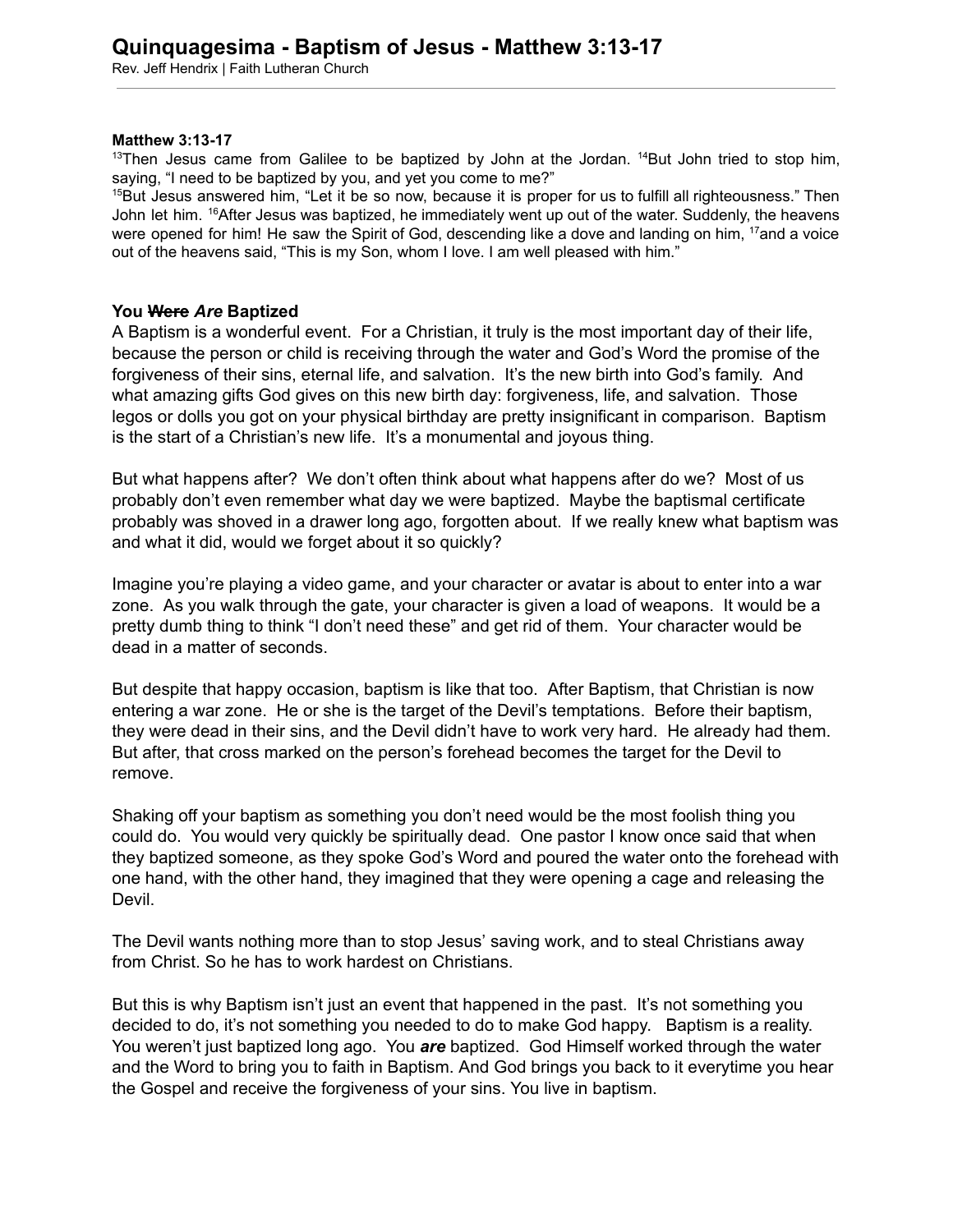Our account today shows us what amazing things God does in our baptism at Jesus' Baptism.

Jesus goes to John the Baptist at the Jordan river to be baptized. John is offering a baptism of repentance and forgiveness. But you only need repentance if you sin, and unfortunately, that means each and every single one of us needs repentance, because we are all sinners. John knew very well that he needed repentance and absolution as much as any of the people to whom he was preaching to, which includes even us. But he also knows that there is one person who does not need to be baptized, and it's Jesus. *"I need to be baptized by You, and are You coming to me?"*

We are poor, miserable sinners, and with our sins and iniquities we have offended God. We are by nature sinful and unclean, sinning against God by thought, word, and deed.

Jesus, however, is by nature God. Perfect, holy, righteous. But He goes to an imperfect sinner to be baptized. John was right - Jesus did not need to be baptized. But Jesus isn't going to be baptized for Himself. He is going to be baptized *for us*.

Now, we need to understand something about consecration in the Old Testament. Prophets, priests, and kings all were consecrated. God ordained a specific ceremony for priests by which men in the Old Testament would become or be consecrated as priests. The ceremony involved the sacrifice of a Lamb, along with unleavened bread and wine. The man is anointed and then there is a laying on of hands by other priests. Then he would be sprinkled with blood and finally, he is washed with water.

Jesus' baptism is His consecration. He's washed with water, and God the Holy Spirit lands on Him. It was the ultimate laying on of hands. Jesus is consecrated as our Prophet, Priest, and King.

First, Jesus is consecrated as Prophet. A prophet teaches. Specifically, Old Testament prophets would prophesy, they would point forward to Jesus. Jesus as prophet doesn't point anywhere but to Himself. From His Baptism, Jesus begins His preaching office. Over the next three years, Jesus would go around teaching the truth, mighty in Word and deed. From His Baptism, Jesus reveals the truth, He proclaims God's powerful, life-giving Word.

Second, Jesus is consecrated as our priest. Jesus had no sin, but became sin for us (2 Cor. 5:21). The Righteous One has stepped in among sinners. Imagine you went to a pool but before getting in, you look at the water and it's just filthy, and you know that if you get in, you'll be covered in it. Jesus steps into the water, but as He's stepping into it, He's stepping into our filth and sin, and He's letting it cling to Him. But then He gets out with it, and the water is clean, and who are in it are clean. Jesus, as Priest, sanctifies the waters of our Baptism. He makes Baptism count for us.

As Jesus was coming to be Baptized, John the Baptist saw Him and proclaimed, "Look! The Lamb of God, who takes away the sin of the world!" (John 1:29). From Jesus' Baptism on, Jesus begins the way of sorrow. He begins the difficult path to the cross. In fact, the very next thing that happens in Jesus' life after He is Baptized, is His temptation by the Devil in the wilderness. This is our Gospel lesson for next week, the first Sunday in Lent. The Devil wants nothing more than to stop Jesus' saving work, and to steal Christians away from Christ. So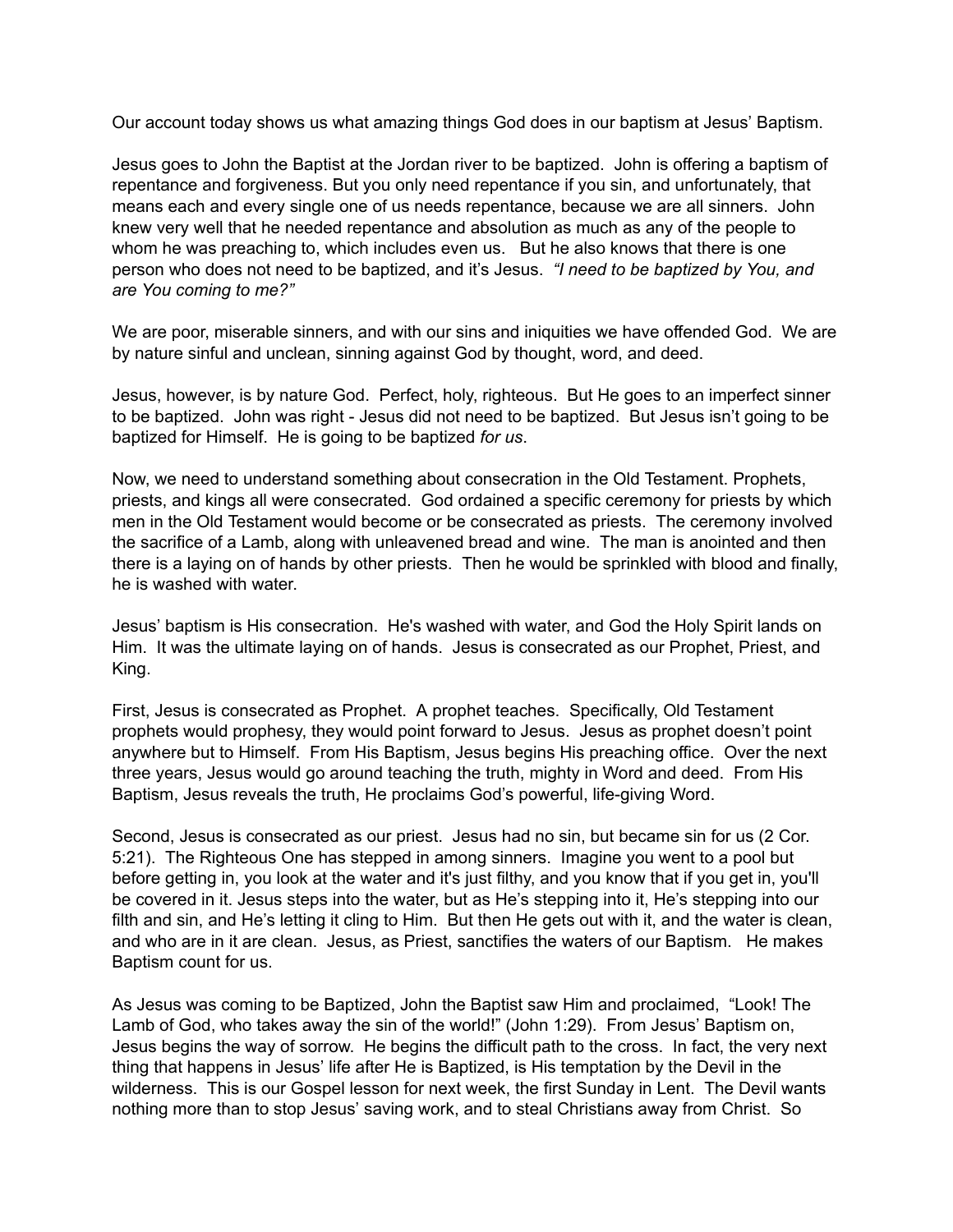even after Jesus' baptism, Satan gets to work. But Jesus *is* baptized into our sinful condition in order to make an offering for our sin by suffering death. As Satan tries to kill Jesus, Jesus' very death is Satan's defeat.

Finally, Jesus is consecrated as King. At Jesus' Baptism, He begins His battle with the Devil. But at His resurrection, Jesus wins perfect victory over the prince of death.

At Jesus' baptism, He not only is consecrated prophet, priest, and king, but He consecrates the water - simple water - as a means of salvation for us. Christ's death and life of resurrection are in it. By *your* Baptism, you receive what He became by *His* Baptism. He is baptized into our sin, and we are baptized into his righteousness.

"As many as have been baptized into Christ have put on Christ," Paul says in Galatians 3:27. Christ unites us to Himself in Baptism. Just as Jesus died, we are both dead *to* sin and *from* sin, and just as Jesus rose from the dead, so Baptism gives us new life as well. (Romans 6:3-4)

In Baptism, we are joined to our Priest, we have the new life from the Words of our Prophet, and we have the victory of our King.

And it's a reality. It's not a video game simulation, nor is it a one-time deal. You are baptized. Baptism saves you because it's Jesus at work in it joining Himself to you. Because you have been baptized into Christ, your sins can't disturb you any longer. Your guilt can't overtake you because Christ as your priest absolves you through Baptism. You have been sprinkled with Jesus' blood in Baptism.

Satan will try to come at you with all his tricks and lies, but he has nothing to accuse you of, because you are baptized into Christ. All his might comes unravelled, and against His tyranny, God your Lord and King unites Himself with you.

Even death cannot end your gladness. You are baptized into Christ. When you die, you will leave all sadness To inherit Paradise! Though you lie in dust and ashes, Faith's assurance brightly flashes: Baptism has the strength divine To make life immortal mine.

Baptism does what God says. "Whoever believes and is baptized will be saved" (Mark 16:16).

Quinquagesima Sunday is all about "faith alone." We aren't saved by works. We cannot do anything to come to God or know Him. Baptism isn't our work, we can't come to Him, He has to come to us. And He does, just as John the Baptist proclaimed.

We are saved by faith alone. But our faith isn't alone.

You often hear people say at times of loss, "well, all you need is faith." While they may be well-meaning, that expression implies that you do something, or that you are the cause and source of your strength. But when you're facing sin, the devil, or death - and you will because you have the target of the cross on your forehead, you can't go at them alone. If you try, you will quickly be defeated. That's why you have Baptism, that's why you *are* baptized.

Faith doesn't trust in itself. Faith trusts in the promises of God. God promises forgiveness in Baptism, He promises salvation through Baptism, He promises to join you to Jesus in Baptism.